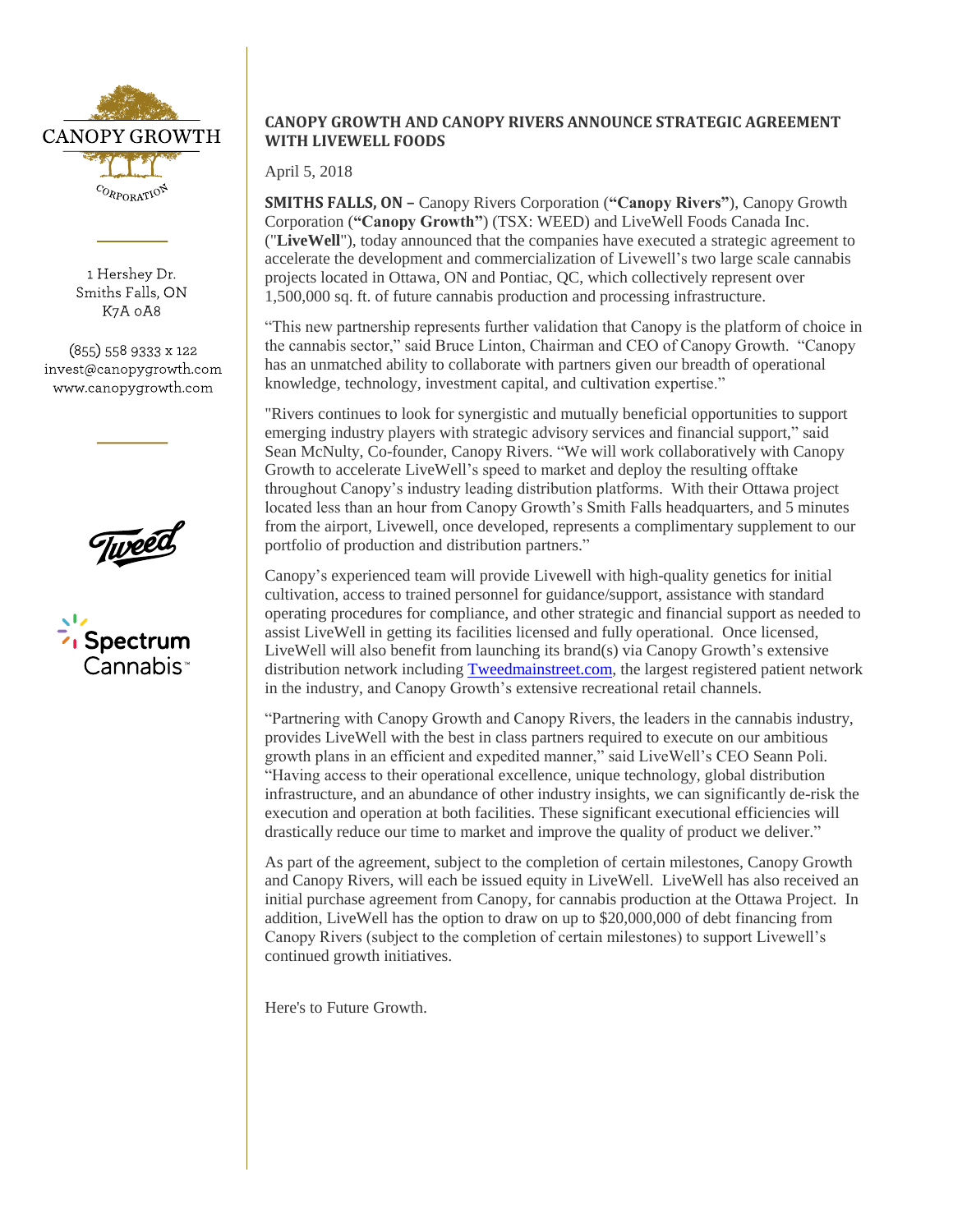Contact:

Jordan Sinclair Director of Communications [Jordan@tweed.com](mailto:Jordan@tweed.com) 613-769-4196

Investor Relations Tyler Burns [Tyler.burns@canopygrowth.com](mailto:Tyler.burns@canopygrowth.com) 855-558-9333 ex 122

Director: Bruce Linton [tmx@tweed.com](mailto:tmx@tweed.com)